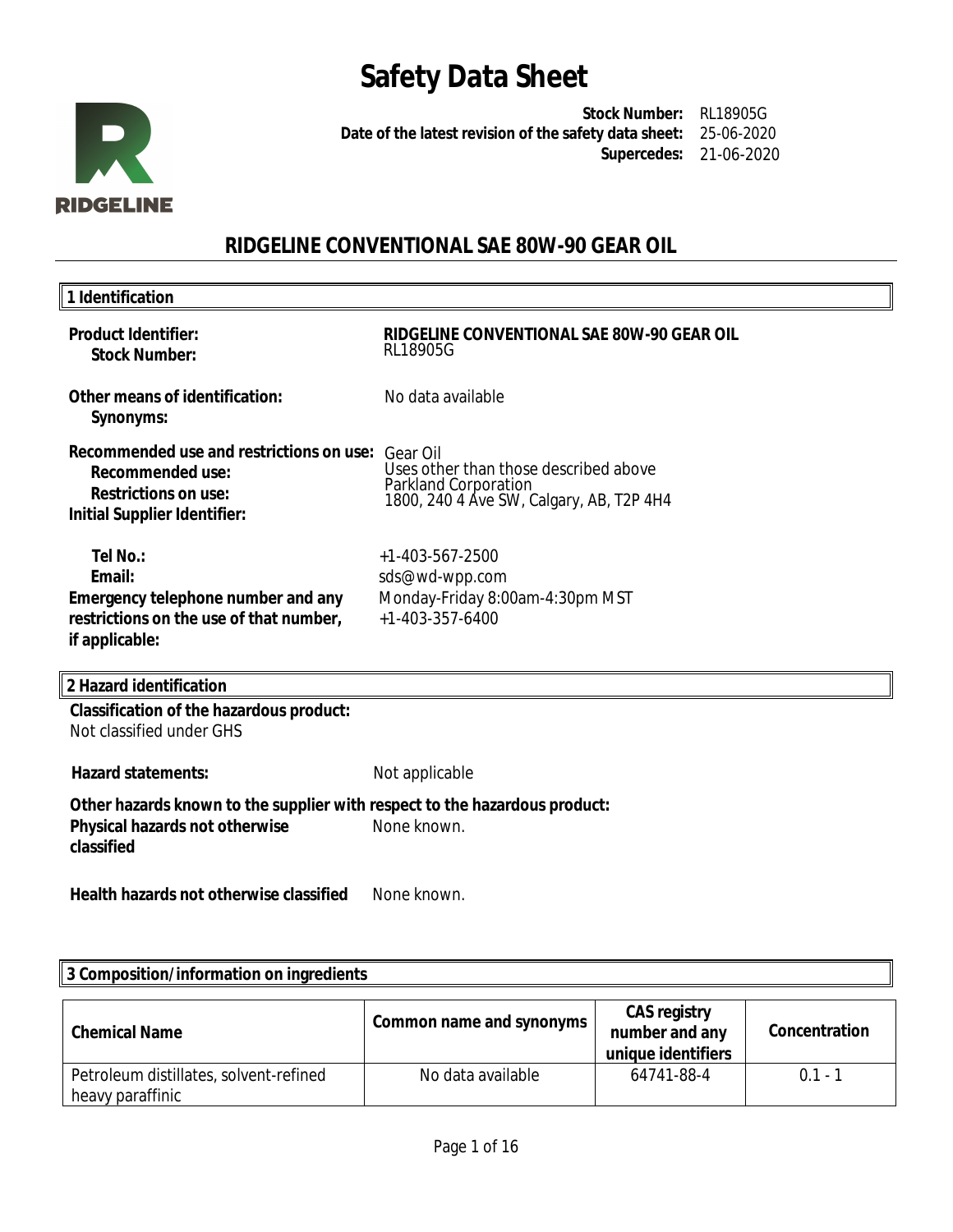

**Stock Number:** RL18905G **Date of the latest revision of the safety data sheet:** 25-06-2020 **Supercedes:** 21-06-2020

### **RIDGELINE CONVENTIONAL SAE 80W-90 GEAR OIL 5GAL**

| Distillates, petroleum, solvent-dewaxed<br>heavy paraffinic | No data available | 64742-65-0 | $0.1 - 1$ |
|-------------------------------------------------------------|-------------------|------------|-----------|
| Residual oils (petroleum), solvent<br>dewaxed               | No data available | 64742-62-7 | $10 - 30$ |
| Petroleum distillates, hydrotreated<br>heavy paraffinic     | No data available | 64742-54-7 | $60 - 80$ |

| 4 First-aid measures                                                                           |                                                                                                                                                                                                                                             |
|------------------------------------------------------------------------------------------------|---------------------------------------------------------------------------------------------------------------------------------------------------------------------------------------------------------------------------------------------|
| Inhalation:                                                                                    | Remove to fresh air. If breathing is difficult, have a trained individual<br>administer oxygen.                                                                                                                                             |
| Eye contact:                                                                                   | Use eye wash to remove a chemical from the eye. Flush the affected eye<br>for at least fifteen minutes. Tilt the head to prevent chemical from<br>transferring to the uncontaminated eye. Seek medical attention if<br>irritation persists. |
| <b>Skin Contact:</b>                                                                           | Wash with soap and water. Get medical attention if irritation develops or<br>persists.                                                                                                                                                      |
| Ingestion:                                                                                     | No hazard in normal industrial use. Do not induce vomiting. Seek medical<br>attention if symptoms develop. Provide medical care provider with this<br>SDS.                                                                                  |
| The most important symptoms and<br>effects, whether acute or delayed:                          | None known.                                                                                                                                                                                                                                 |
| An indication of immediate medical<br>attention and special treatment<br>needed, if necessary: | No additional first aid information available.                                                                                                                                                                                              |
| 5 Fire-fighting measures                                                                       |                                                                                                                                                                                                                                             |
| Suitable extinguishing media:                                                                  | Use alcohol resistant foam, carbon dioxide, or dry chemical when fighting<br>fires. Water or foam may cause frothing if liquid is burning but it still may<br>be a useful extinguishing agent if carefully applied to the surface of the    |

**Unsuitable extinguishing media: Specific hazards arising from the hazardous product, such as the nature of any hazardous combustion:**

**Special protective equipment and** Do not enter fire area without proper protection including self- contained

I

high flash point, for example in a fire.

oxides of phosphorus, Hydrogen sulfide

fire. Do not direct a stream of water into the hot burning liquid.

Material may be ignited only if preheated to temperatures above the

Carbon monoxide, Sulfur containing gases, Nitrogen containing gases,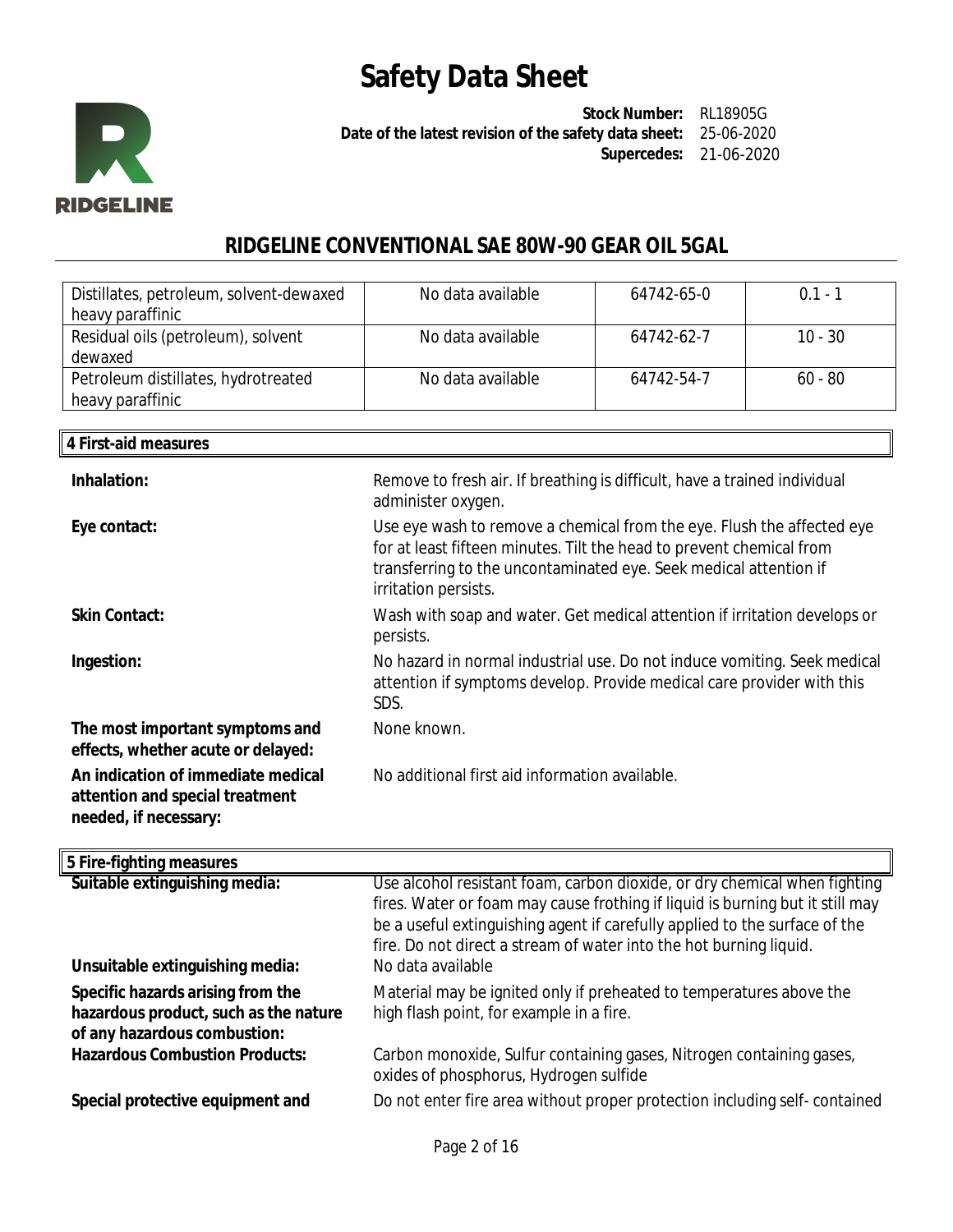

**Stock Number:** RL18905G **Date of the latest revision of the safety data sheet:** 25-06-2020 **Supercedes:** 21-06-2020

## **RIDGELINE CONVENTIONAL SAE 80W-90 GEAR OIL 5GAL**

**precautions for firefighters:** breathing apparatus and full protective equipment. Use methods for the surrounding fire.

| 6 Accidental release measures                             |                                                                                                         |
|-----------------------------------------------------------|---------------------------------------------------------------------------------------------------------|
| Personal precautions, protective                          | No health affects expected from the clean up of this material if contact                                |
| equipment and emergency procedures:                       | can be avoided. Follow personal protective equipment recommendations<br>found in Section 8 of this SDS. |
| Methods and materials for containment<br>and cleaning up: | No special spill clean up considerations. Collect and discard in regular<br>trash.                      |

**7 Handling and storage**

| 7 Handling and storage             |                                                                 |
|------------------------------------|-----------------------------------------------------------------|
| Precautions for safe handling:     | Mildly irritating material. Avoid unnecessary exposure.         |
| Conditions for safe storage:       | Store in a cool dry place. Isolate from incompatible materials. |
| <b>Materials to Avoid/Chemical</b> | Strong oxidizing agents                                         |
| Incompatibility:                   |                                                                 |

### **8 Exposure controls/personal protection**

**Control parameters, including occupational exposure limit values or biological limit values and the source of those values:**

### **Canada – Alberta – Occupational Exposure Limits:**

| <b>Chemical Name</b>                                         | Occupational<br><b>Exposure Limits -</b><br><b>TWAs</b> | Occupational<br><b>Exposure Limits -</b><br><b>STELS</b> | Occupational<br><b>Exposure Limits -</b><br>Ceiling |
|--------------------------------------------------------------|---------------------------------------------------------|----------------------------------------------------------|-----------------------------------------------------|
| Petroleum distillates,                                       | 5 mg/m3 TWA                                             | 10 mg/m3 STEL                                            | No data available                                   |
| hydrotreated heavy paraffinic                                |                                                         |                                                          |                                                     |
| Distillates, petroleum, solvent-<br>dewaxed heavy paraffinic | 5 mg/m3 TWA                                             | 10 mg/m3 STEL                                            | No data available                                   |

### **Canada – British Columbia– Occupational Exposure Limits:**

| <b>Chemical Name</b>                                         | Occupational<br><b>Exposure Limits -</b><br>TWAs                                      | Occupational<br><b>Exposure Limits -</b><br><b>STELS</b> | Occupational<br><b>Exposure Limits -</b><br>Ceiling |
|--------------------------------------------------------------|---------------------------------------------------------------------------------------|----------------------------------------------------------|-----------------------------------------------------|
| Petroleum distillates,<br>hydrotreated heavy paraffinic      | $0.2 \,\mathrm{mg/m}$ 3 TWA<br>(mildly refined); 1<br>mg/m3 TWA (severely<br>refined) | No data available                                        | No data available                                   |
| Distillates, petroleum, solvent-<br>dewaxed heavy paraffinic | No data available                                                                     | No data available                                        | No data available                                   |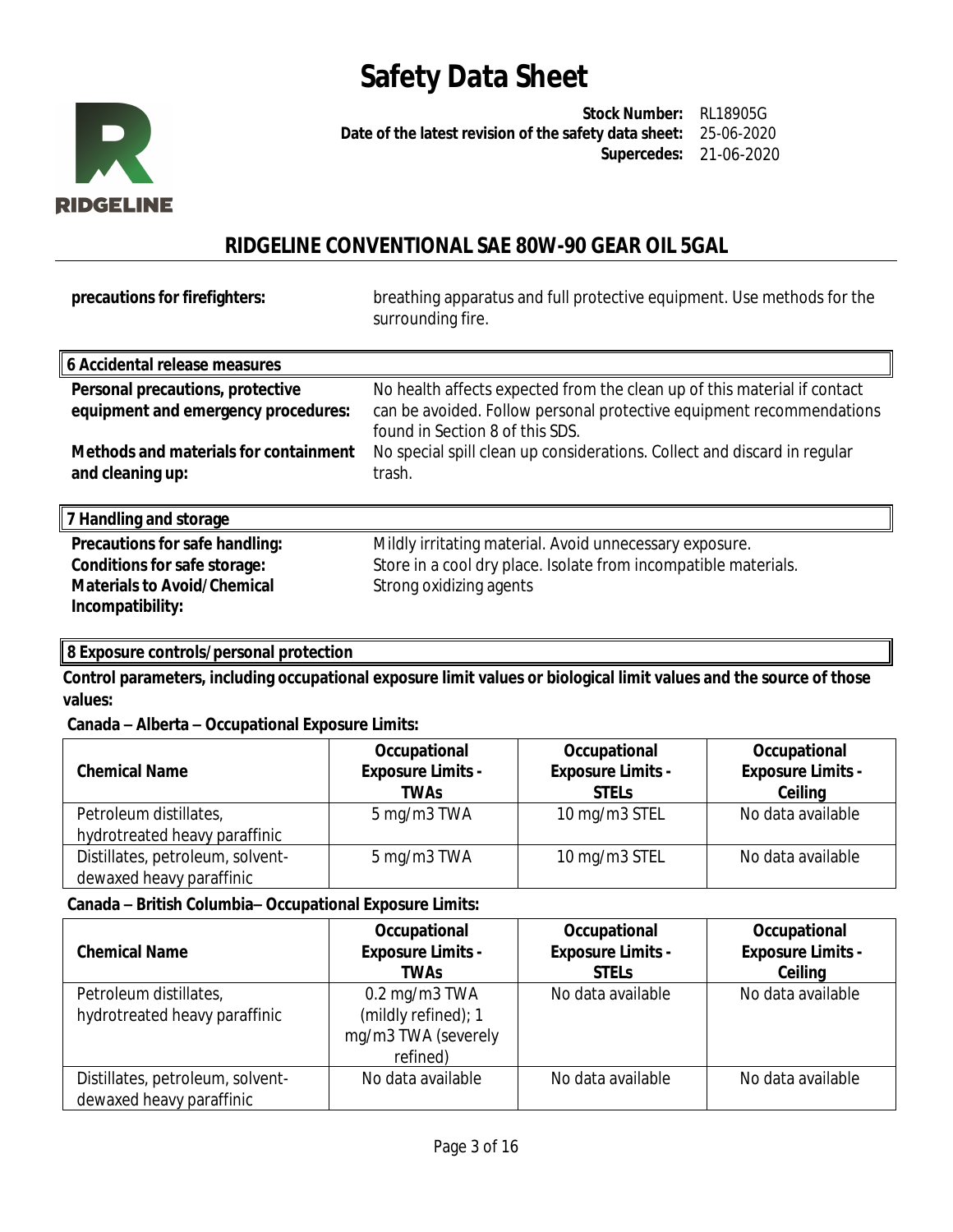

**Stock Number:** RL18905G **Date of the latest revision of the safety data sheet:** 25-06-2020 **Supercedes:** 21-06-2020

## **RIDGELINE CONVENTIONAL SAE 80W-90 GEAR OIL 5GAL**

#### **Canada – Manitoba – Occupational Exposure Limits:**

| <b>Chemical Name</b>             | Occupational<br><b>Exposure Limits -</b><br><b>TWAs</b> | Occupational<br><b>Exposure Limits -</b><br><b>STELS</b> | Occupational<br><b>Exposure Limits -</b><br>Ceiling |
|----------------------------------|---------------------------------------------------------|----------------------------------------------------------|-----------------------------------------------------|
| Petroleum distillates,           | 5 mg/m3 TWA                                             | No data available                                        | No data available                                   |
| hydrotreated heavy paraffinic    |                                                         |                                                          |                                                     |
| Distillates, petroleum, solvent- | 5 mg/m3 TWA                                             | No data available                                        | No data available                                   |
| dewaxed heavy paraffinic         |                                                         |                                                          |                                                     |

#### **Canada – New Brunswick – Occupational Exposure Limits:**

| <b>Chemical Name</b>             | Occupational<br><b>Exposure Limits -</b><br><b>TWAs</b> | Occupational<br><b>Exposure Limits -</b><br><b>STELS</b> | Occupational<br><b>Exposure Limits -</b><br>Ceiling |
|----------------------------------|---------------------------------------------------------|----------------------------------------------------------|-----------------------------------------------------|
| Petroleum distillates,           | 5 mg/m3 TWA                                             | 10 mg/m3 STEL                                            | No data available                                   |
| hydrotreated heavy paraffinic    |                                                         |                                                          |                                                     |
| Distillates, petroleum, solvent- | 5 mg/m3 TWA                                             | 10 mg/m3 STEL                                            | No data available                                   |
| dewaxed heavy paraffinic         |                                                         |                                                          |                                                     |

#### **Canada – Newfoundland & Labrador – Occupational Exposure Limits:**

| <b>Chemical Name</b>             | Occupational<br><b>Exposure Limits -</b><br><b>TWAs</b> | Occupational<br><b>Exposure Limits -</b><br><b>STELS</b> | Occupational<br><b>Exposure Limits -</b><br>Ceiling |
|----------------------------------|---------------------------------------------------------|----------------------------------------------------------|-----------------------------------------------------|
| Petroleum distillates,           | 5 mg/m3 TWA                                             | No data available                                        | No data available                                   |
| hydrotreated heavy paraffinic    |                                                         |                                                          |                                                     |
| Distillates, petroleum, solvent- | 5 mg/m3 TWA                                             | No data available                                        | No data available                                   |
| dewaxed heavy paraffinic         |                                                         |                                                          |                                                     |

### **Canada – Northwest Territories – Occupational Exposure Limits:**

| <b>Chemical Name</b>             | Occupational<br><b>Exposure Limits -</b><br>TWAs | Occupational<br><b>Exposure Limits -</b><br><b>STELS</b> | Occupational<br><b>Exposure Limits -</b><br>Ceiling |
|----------------------------------|--------------------------------------------------|----------------------------------------------------------|-----------------------------------------------------|
| Petroleum distillates,           | 5 mg/m3 TWA                                      | 10 mg/m3 STEL                                            | No data available                                   |
| hydrotreated heavy paraffinic    |                                                  |                                                          |                                                     |
| Distillates, petroleum, solvent- | 5 mg/m3 TWA                                      | 10 mg/m3 STEL                                            | No data available                                   |
| dewaxed heavy paraffinic         |                                                  |                                                          |                                                     |

### **Canada – Nova Scotia – Occupational Exposure Limits:**

| <b>Chemical Name</b>   | Occupational             | Occupational             | Occupational             |
|------------------------|--------------------------|--------------------------|--------------------------|
|                        | <b>Exposure Limits -</b> | <b>Exposure Limits -</b> | <b>Exposure Limits -</b> |
|                        | TWAs                     | <b>STELs</b>             | Ceiling                  |
| Petroleum distillates, | 5 mg/m3 TWA              | No data available        | No data available        |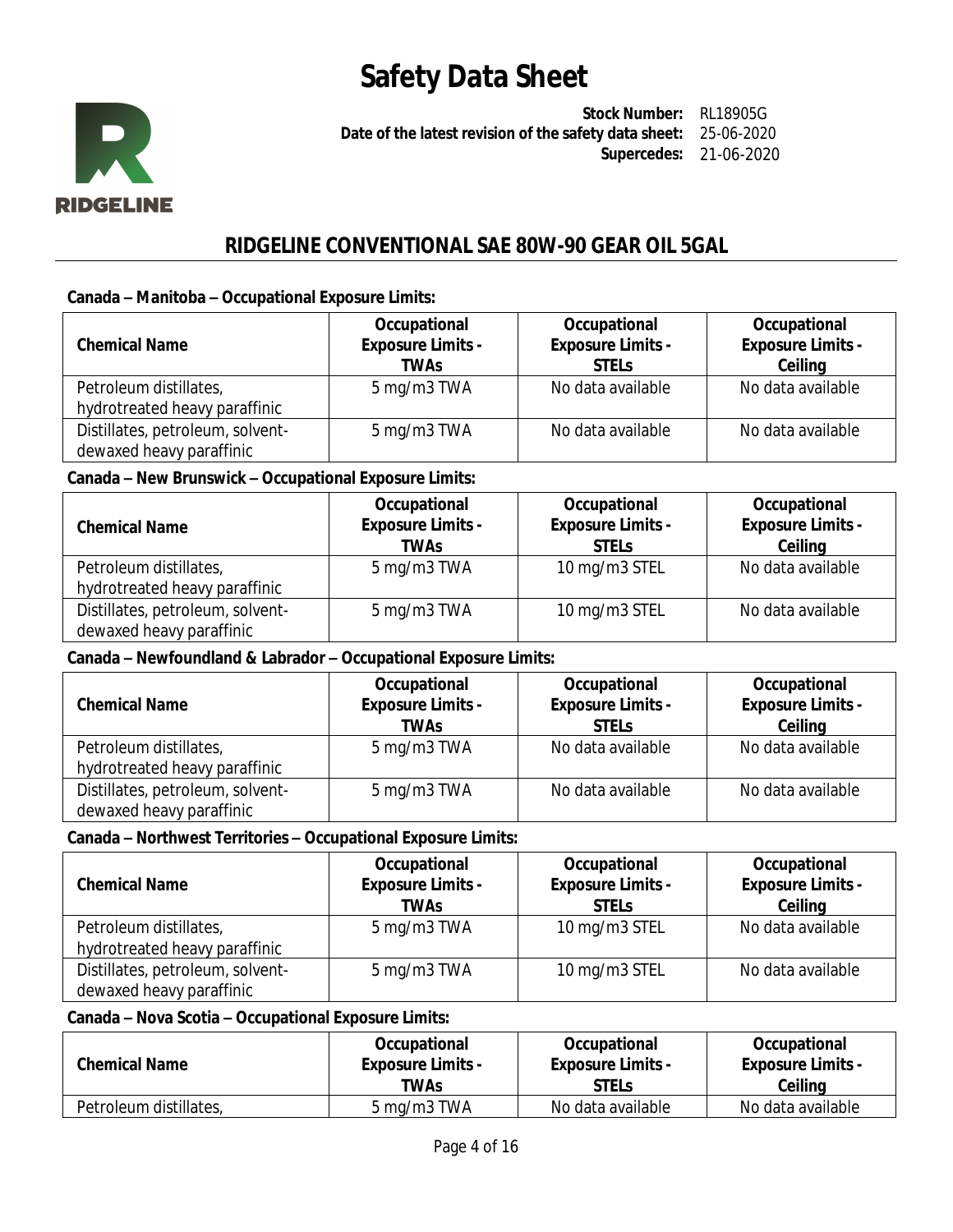

**Stock Number:** RL18905G **Date of the latest revision of the safety data sheet:** 25-06-2020 **Supercedes:** 21-06-2020

## **RIDGELINE CONVENTIONAL SAE 80W-90 GEAR OIL 5GAL**

| hydrotreated heavy paraffinic    |             |                   |                   |
|----------------------------------|-------------|-------------------|-------------------|
| Distillates, petroleum, solvent- | 5 mg/m3 TWA | No data available | No data available |
| dewaxed heavy paraffinic         |             |                   |                   |

### **Canada – Nunavut – Occupational Exposure Limits:**

| <b>Chemical Name</b>             | Occupational<br><b>Exposure Limits -</b><br>TWAs | Occupational<br><b>Exposure Limits -</b><br><b>STELS</b> | Occupational<br><b>Exposure Limits -</b><br>Ceiling |
|----------------------------------|--------------------------------------------------|----------------------------------------------------------|-----------------------------------------------------|
| Petroleum distillates,           | 5 mg/m3 TWA                                      | 10 mg/m3 STEL                                            | No data available                                   |
| hydrotreated heavy paraffinic    |                                                  |                                                          |                                                     |
| Distillates, petroleum, solvent- | 5 mg/m3 TWA                                      | 10 mg/m3 STEL                                            | No data available                                   |
| dewaxed heavy paraffinic         |                                                  |                                                          |                                                     |

### **Canada – Ontario – Occupational Exposure Limits:**

| <b>Chemical Name</b>             | Occupational<br><b>Exposure Limits -</b><br>TWAs | Occupational<br><b>Exposure Limits -</b><br><b>STELS</b> | Occupational<br><b>Exposure Limits -</b><br>Ceiling |
|----------------------------------|--------------------------------------------------|----------------------------------------------------------|-----------------------------------------------------|
| Petroleum distillates,           | 5 mg/m3 TWA                                      | No data available                                        | No data available                                   |
| hydrotreated heavy paraffinic    |                                                  |                                                          |                                                     |
| Distillates, petroleum, solvent- | 5 mg/m3 TWA                                      | No data available                                        | No data available                                   |
| dewaxed heavy paraffinic         |                                                  |                                                          |                                                     |

### **Canada – Prince Edward Island – Occupational Exposure Limits:**

| <b>Chemical Name</b>             | Occupational<br><b>Exposure Limits -</b><br>TWAs | Occupational<br><b>Exposure Limits -</b><br><b>STELS</b> | Occupational<br><b>Exposure Limits -</b><br>Ceiling |
|----------------------------------|--------------------------------------------------|----------------------------------------------------------|-----------------------------------------------------|
| Petroleum distillates,           | 5 mg/m3 TWA                                      | No data available                                        | No data available                                   |
| hydrotreated heavy paraffinic    |                                                  |                                                          |                                                     |
| Distillates, petroleum, solvent- | 5 mg/m3 TWA                                      | No data available                                        | No data available                                   |
| dewaxed heavy paraffinic         |                                                  |                                                          |                                                     |

### **Canada – Quebec – Occupational Exposure Limits:**

| <b>Chemical Name</b>             | Occupational<br><b>Exposure Limits -</b><br><b>TWAEVS</b> | Occupational<br><b>Exposure Limits -</b><br><b>STEVS</b> | Occupational<br><b>Exposure Limits -</b><br>Ceiling |
|----------------------------------|-----------------------------------------------------------|----------------------------------------------------------|-----------------------------------------------------|
| Petroleum distillates,           | No data available                                         | No data available                                        | No data available                                   |
| hydrotreated heavy paraffinic    |                                                           |                                                          |                                                     |
| Distillates, petroleum, solvent- | No data available                                         | No data available                                        | No data available                                   |
| dewaxed heavy paraffinic         |                                                           |                                                          |                                                     |

#### **Canada – Saskatchewan – Occupational Exposure Limits:**

| $\mathbf{m}_{\mathbf{L}}$<br>----<br><b>Name</b><br>…ne∽ | nno.<br>. JCC<br>ліа | $-1$<br><b>ona</b> | `ational<br>.<br>UC.<br>. |
|----------------------------------------------------------|----------------------|--------------------|---------------------------|
|----------------------------------------------------------|----------------------|--------------------|---------------------------|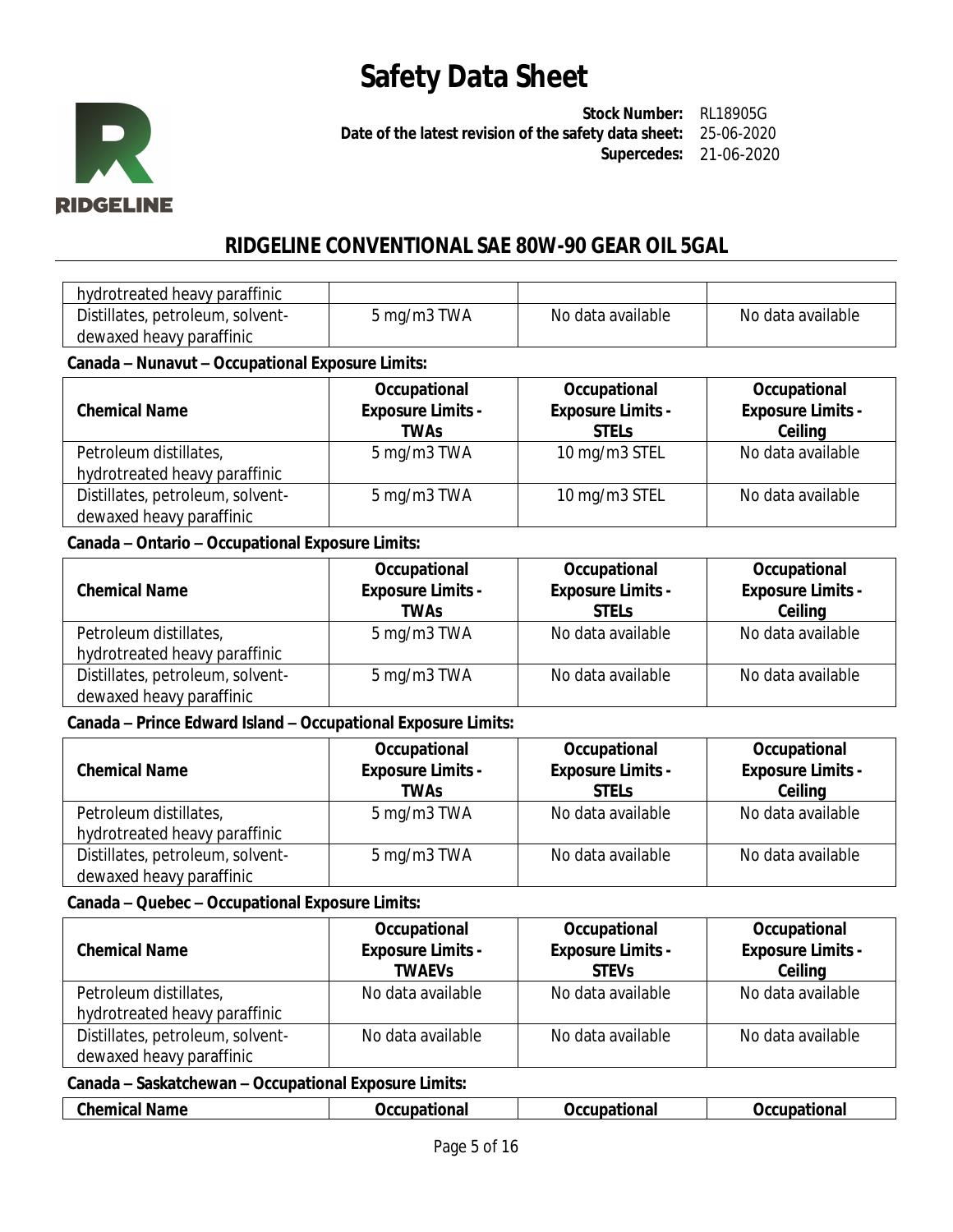

**Stock Number:** RL18905G **Date of the latest revision of the safety data sheet:** 25-06-2020 **Supercedes:** 21-06-2020

### **RIDGELINE CONVENTIONAL SAE 80W-90 GEAR OIL 5GAL**

|                                                              | <b>Exposure Limits -</b><br>TWAs | <b>Exposure Limits -</b><br><b>STELS</b> | <b>Exposure Limits -</b><br>Ceiling |
|--------------------------------------------------------------|----------------------------------|------------------------------------------|-------------------------------------|
| Petroleum distillates,<br>hydrotreated heavy paraffinic      | 5 mg/m3 TWA                      | 10 mg/m3 STEL                            | No data available                   |
| Distillates, petroleum, solvent-<br>dewaxed heavy paraffinic | 5 mg/m3 TWA                      | 10 mg/m3 STEL                            | No data available                   |

### **Canada - Yukon – Occupational Exposure Limits:**

| <b>Chemical Name</b>                                         | Occupational<br><b>Exposure Limits -</b><br><b>TWAs</b> | Occupational<br><b>Exposure Limits -</b><br><b>STELS</b> | Occupational<br><b>Exposure Limits -</b><br>Ceiling |
|--------------------------------------------------------------|---------------------------------------------------------|----------------------------------------------------------|-----------------------------------------------------|
| Petroleum distillates,                                       | 5 mg/m3 TWA                                             | 10 mg/m3 STEL                                            | No data available                                   |
| hydrotreated heavy paraffinic                                |                                                         |                                                          |                                                     |
| Distillates, petroleum, solvent-<br>dewaxed heavy paraffinic | 5 mg/m3 TWA                                             | 10 mg/m3 STEL                                            | No data available                                   |

| <b>Chemical Name</b>                | <b>OSHA PEL</b> | <b>ACGIH TLV-TWA</b> | <b>ACGIH STEL</b> | <b>IDLH</b>       |
|-------------------------------------|-----------------|----------------------|-------------------|-------------------|
| Petroleum distillates, hydrotreated | 5 mg/m3 TWA     | 5 mg/m3 TWA          | 10 mg/m3 STEL     | No data available |
| heavy paraffinic                    |                 |                      |                   |                   |
| Distillates, petroleum, solvent-    | 5 mg/m3 TWA     | 5 mg/m3 TWA          | 10 mg/m3 STEL     | No data available |
| dewaxed heavy paraffinic            |                 |                      |                   |                   |

**Appropriate engineering controls:** Use local exhaust ventilation or other engineering controls to minimize exposures and maintain operator comfort.

### **Individual protection measures, such as personal protective equipment:**

| <b>Respiratory Protection:</b>     | Respiratory protection may be required to avoid overexposure when                                                                                                                                                  |
|------------------------------------|--------------------------------------------------------------------------------------------------------------------------------------------------------------------------------------------------------------------|
|                                    | handling this product. General or local exhaust ventilation is the                                                                                                                                                 |
|                                    | preferred means of protection. Use a respirator if general room                                                                                                                                                    |
|                                    | ventilation is not available or sufficient to eliminate symptoms.                                                                                                                                                  |
| Respirator Type(s):                | None required where adequate ventilation is provided. If airborne                                                                                                                                                  |
|                                    | concentrations are above the applicable exposure limits, use                                                                                                                                                       |
|                                    | NIOSH/MSHA approved respiratory protection.                                                                                                                                                                        |
| Eye and face protection:           | Wear safety glasses when handling this product if there is a likelihood of                                                                                                                                         |
|                                    | contact with eyes.                                                                                                                                                                                                 |
| <b>Skin Protection:</b>            | Where use can result in skin contact, practice good personal hygiene and<br>wear impervious gloves. Wash hands and other exposed areas with mild<br>soap and water before eating, drinking, and when leaving work. |
| Hand protection:                   | Neoprene, Nitrile                                                                                                                                                                                                  |
| <b>General hygiene conditions:</b> | No data available                                                                                                                                                                                                  |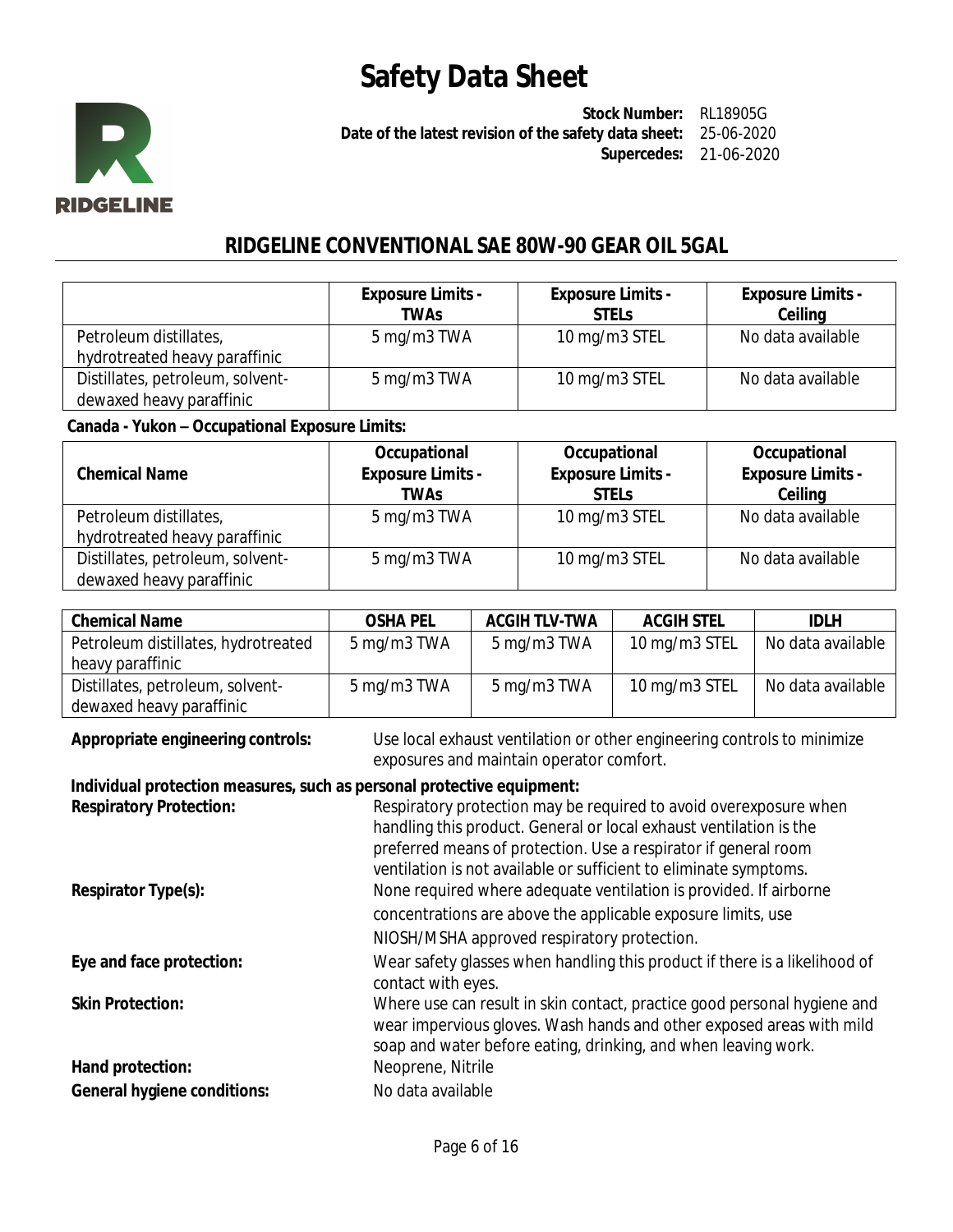

**Stock Number:** RL18905G **Date of the latest revision of the safety data sheet:** 25-06-2020 **Supercedes:** 21-06-2020

## **RIDGELINE CONVENTIONAL SAE 80W-90 GEAR OIL 5GAL**

| 9 Physical and chemical properties       |                   |
|------------------------------------------|-------------------|
| <b>Physical state:</b>                   | Liquid            |
| Colour:                                  | Amber             |
| Odour:                                   | Mild              |
|                                          | Petroleum         |
| <b>Odour threshold:</b>                  | Not determined    |
| pH:                                      | No data available |
| Melting point (°C):                      | No data available |
| Freezing point (°C):                     | No data available |
| Initial boiling point and boiling range  | No data available |
| (°C):                                    |                   |
| Flash point (°C):                        | 111               |
| <b>Evaporation rate:</b>                 | No data available |
| Flammability, in the case of solids and  | No data available |
| gases:                                   |                   |
| Upper flammable or explosive limit, %    | Not established   |
| in air:                                  |                   |
| Lower flammable or explosive limit, %    | Not established   |
| in air:                                  |                   |
| Vapour pressure:                         | No data available |
| Vapour density:                          | No data available |
| <b>Relative density:</b>                 | 0.88              |
| Solubility:                              | Insoluble         |
| Partition coefficient - n-octanol/water: | No data available |
| Auto-ignition temperature (°C):          | No data available |
| Decomposition temperature (°C):          | Not determined    |
| <b>Viscosity:</b>                        | 138.82            |
|                                          |                   |
|                                          |                   |

| 10 Stability and reactivity           |                                                                         |
|---------------------------------------|-------------------------------------------------------------------------|
| Reactivity:                           | There are no known reactivity hazards associated with this product.     |
| <b>Chemical stability:</b>            | Stable under normal conditions.                                         |
| Possibility of hazardous reactions:   | None expected under standard conditions of storage.                     |
| Conditions to avoid, including static | Temperatures above the high flash point of this combustible material in |
| discharge, shock or vibration:        | combination with sparks, open flames, or other sources of ignition.     |
|                                       | Moisture (will lead to product performance degradation).                |
| Incompatible materials:               | Strong oxidizing agents                                                 |
| Hazardous decomposition products:     | Carbon monoxide Sulfur containing gases Nitrogen containing gases       |
|                                       | oxides of phosphorus Hydrogen sulfide                                   |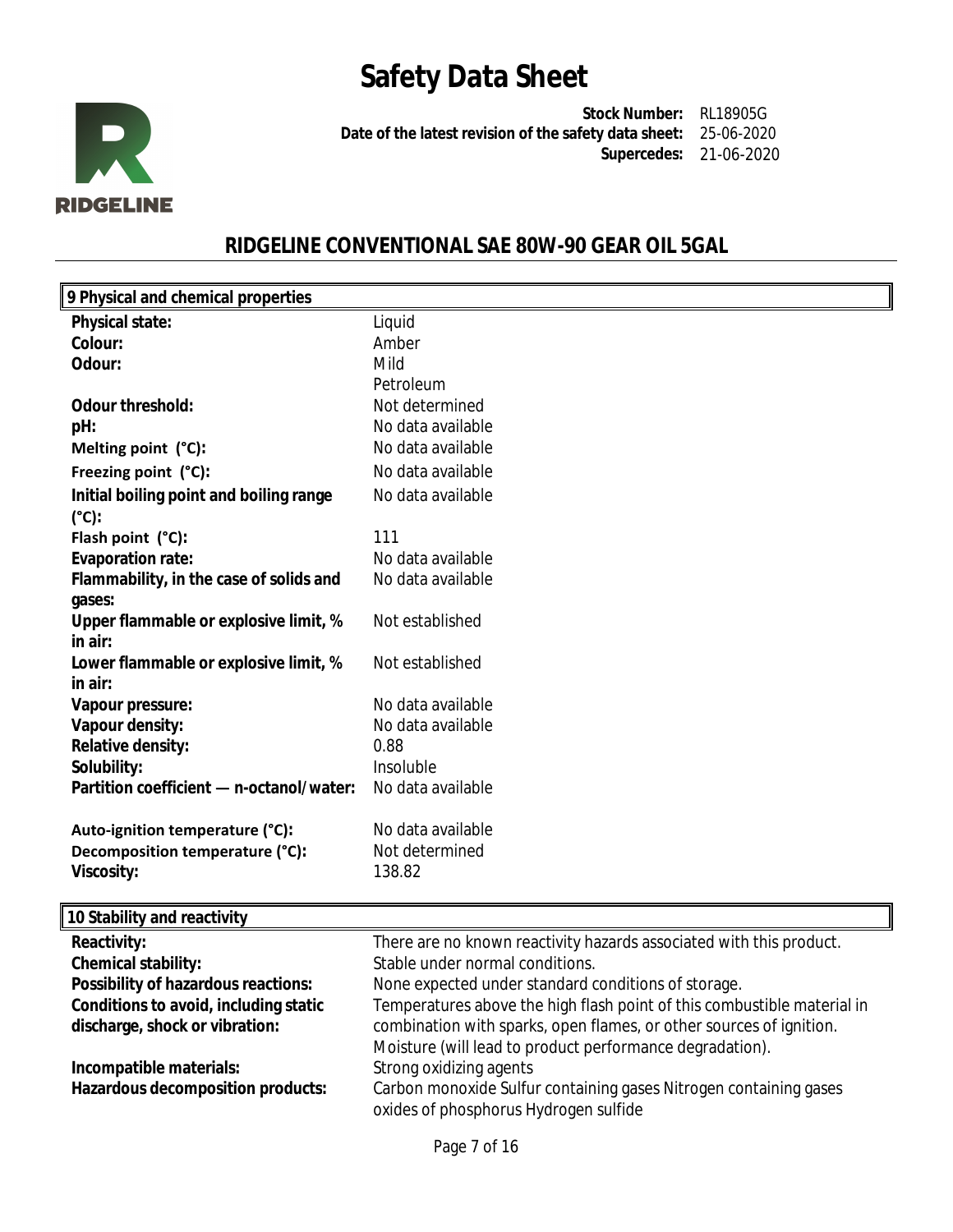

**Stock Number:** RL18905G **Date of the latest revision of the safety data sheet:** 25-06-2020 **Supercedes:** 21-06-2020

## **RIDGELINE CONVENTIONAL SAE 80W-90 GEAR OIL 5GAL**

| 11 Toxicological information                                                                      |                                                                                                                                                                                |
|---------------------------------------------------------------------------------------------------|--------------------------------------------------------------------------------------------------------------------------------------------------------------------------------|
| Information on the likely routes of<br>exposure (inhalation, ingestion, skin<br>and eye contact): | Eye contact, Ingestion, Inhalation, Skin contact                                                                                                                               |
| Symptoms related to the physical,<br>chemical and toxicological<br>characteristics:               | None known.                                                                                                                                                                    |
| Immediate effects from short term exposure:                                                       |                                                                                                                                                                                |
| Inhalation:                                                                                       | Likely to be practically non-toxic based on animal data. No hazard in<br>normal industrial use.                                                                                |
| <b>Skin Contact:</b>                                                                              | This material is likely to be slightly irritating to skin based on animal data.<br>Can cause minor skin irritation, defatting, and dermatitis.                                 |
| Eye Contact:<br>Ingestion:                                                                        | This material is likely to be non-irritating to eyes based on animal data.<br>Estimated to be > 5.0 g/kg. No hazard in normal industrial use.                                  |
| Delayed and chronic effects from long term exposure:                                              |                                                                                                                                                                                |
| Carcinogenicity:                                                                                  | Not expected to cause cancer. This product meets the IP-346 criteria of<br><3% PAH's and is not considered a carcinogen by the International<br>Agency for Research on Cancer. |
| <b>Reproductive and Developmental</b><br><b>Toxicity:</b>                                         | Not known or reported to cause reproductive or developmental toxicity.                                                                                                         |
| Mutagenicity:                                                                                     | No data available to indicate product or any components present at<br>greater than 0.1% is mutagenic or genotoxic.                                                             |
| <b>Skin Contact:</b>                                                                              | Upon prolonged or repeated contact, can cause minor skin irritation,<br>defatting, and dermatitis.                                                                             |
| <b>Skin Absorption:</b>                                                                           | Upon prolonged or repeated exposure, no hazard in normal industrial<br>use.                                                                                                    |
| <b>STOT-single exposure:</b>                                                                      | Based on available data, the classification criteria are not met.                                                                                                              |
| STOT-repeated exposure:                                                                           | Based on available data, the classification criteria are not met.                                                                                                              |
| <b>Aspiration hazard:</b>                                                                         | Based on available data, the classification criteria are not met.                                                                                                              |

**Numerical measures of toxicity, including ATEs** Based on available data, the classification criteria are not met.

| 12 Ecological information                |                                                                     |
|------------------------------------------|---------------------------------------------------------------------|
| Ecotoxicity (aquatic and terrestrial, if | Moderate ecological hazard. This product may be dangerous to plants |

| Ecotoxicity (aquatic and terrestrial, if | Moderate ecological hazard. This |
|------------------------------------------|----------------------------------|
| available):                              | and/or wildlife.                 |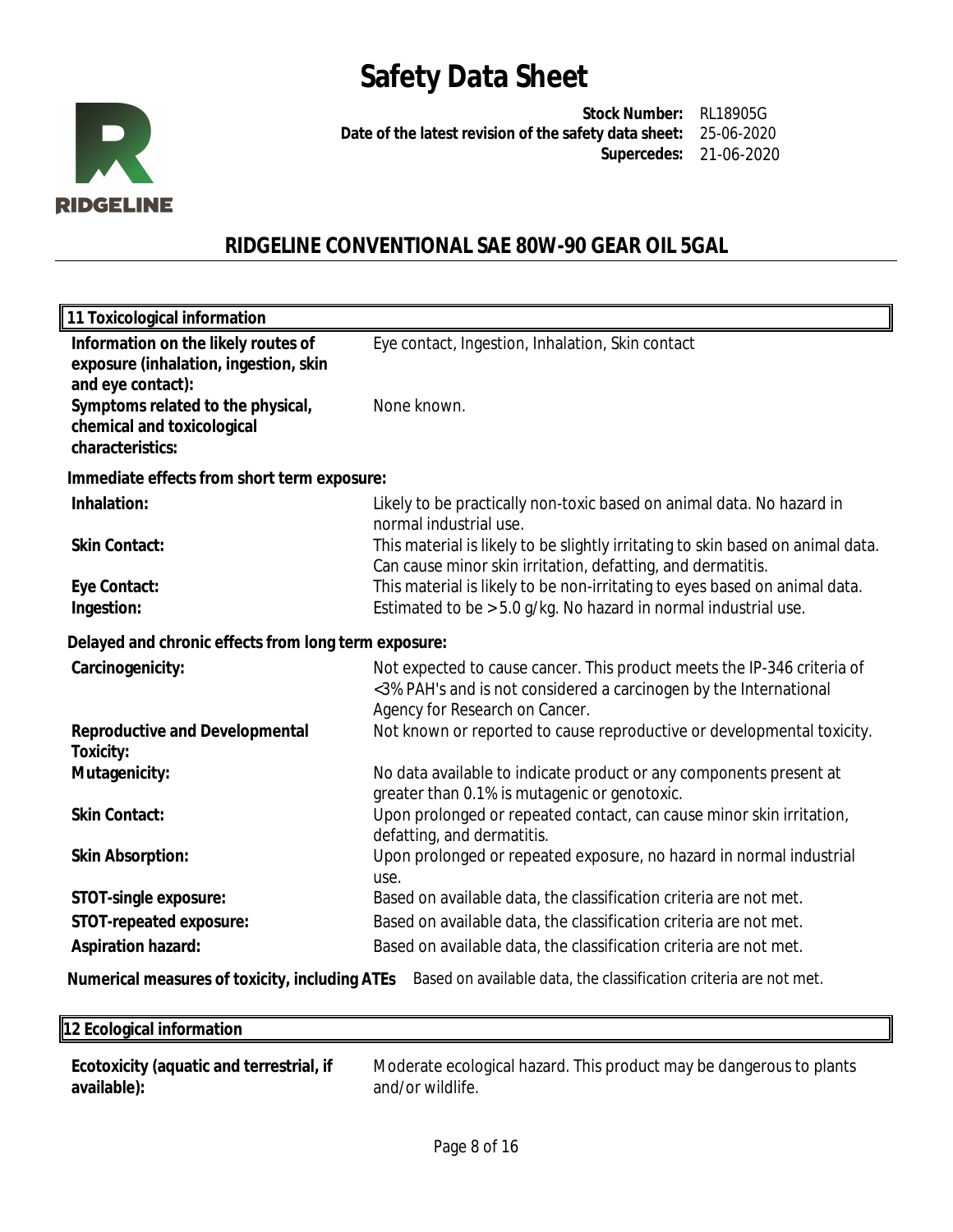

**Stock Number:** RL18905G **Date of the latest revision of the safety data sheet:** 25-06-2020 **Supercedes:** 21-06-2020

### **RIDGELINE CONVENTIONAL SAE 80W-90 GEAR OIL 5GAL**

#### **Ecological Toxicity Data:**

| <b>Chemical Name</b>                                           | <b>CAS registry</b><br>number and any<br>unique identifiers | <b>Aquatic EC50</b><br>Crustacea          | <b>Aquatic ERC50</b><br>Algae    | <b>Aquatic LC50 Fish</b>                   |
|----------------------------------------------------------------|-------------------------------------------------------------|-------------------------------------------|----------------------------------|--------------------------------------------|
| Petroleum distillates,<br>solvent-refined heavy                | 64741-88-4                                                  | EC50 (48h) Daphnia<br>magna > $1000$ mg/L | No data available                | LC50 (96h) > 5000<br>mq/L                  |
| paraffinic                                                     |                                                             |                                           |                                  |                                            |
| Distillates, petroleum,<br>solvent-dewaxed heavy<br>paraffinic | 64742-65-0                                                  | EC50 (48h) Daphnia<br>magna > $1000$ mg/L | No data available                | LC50 (96h)<br>Rainbow Trout ><br>5000 mg/L |
| (Z)-Octadec-9-enylamine                                        | 112-90-3                                                    | EC50 (48h) Daphnia<br>magna 0.011 mg/L    | Aquatic ERC50<br>(96h) 0.04 mg/L | LC50 (96h) 0.06<br>mg/L                    |
| Residual oils (petroleum),                                     | 64742-62-7                                                  | EC50 (48h) Daphnia                        | No data available                | LC50 (96h)                                 |
| solvent dewaxed                                                |                                                             | magna > $1000$ mg/L                       |                                  | Rainbow Trout >                            |
|                                                                |                                                             |                                           |                                  | 5000 mg/L                                  |
| Petroleum distillates,                                         | 64742-54-7                                                  | EC50 (48h) Daphnia                        | No data available                | LC50 (96h)                                 |
| hydrotreated heavy                                             |                                                             | magna $> 1000$ mg/L                       |                                  | Rainbow Trout >                            |
| paraffinic                                                     |                                                             |                                           |                                  | 5000 mg/L                                  |

| Persistence and degradability:    | Biodegrades slowly.                                                                                           |
|-----------------------------------|---------------------------------------------------------------------------------------------------------------|
| <b>Bioaccumulative potential:</b> | Bioconcentration may occur.                                                                                   |
| Mobility in soil:                 | This material is expected to have essentially no mobility in soil. It absorbs<br>strongly to most soil types. |
| Other adverse effects:            | None known.                                                                                                   |

### **13 Disposal considerations**

**Information on safe handling for disposal and methods of disposal, including any contaminated packaging:** Spent or discarded material is not expected to be a hazardous waste.

**14 Transport information**

| <b>Transportation of Dangerous Goods by land (TDG):</b> |                                  |  |  |  |  |
|---------------------------------------------------------|----------------------------------|--|--|--|--|
| UN number:                                              | Not regulated for road transport |  |  |  |  |
| UN Proper shipping name:                                | Not applicable                   |  |  |  |  |
| Transport hazard class(es):                             | Not applicable                   |  |  |  |  |
| Packing group:                                          | Not applicable                   |  |  |  |  |

**International carriage of dangerous goods by sea (IMDG/IMO):**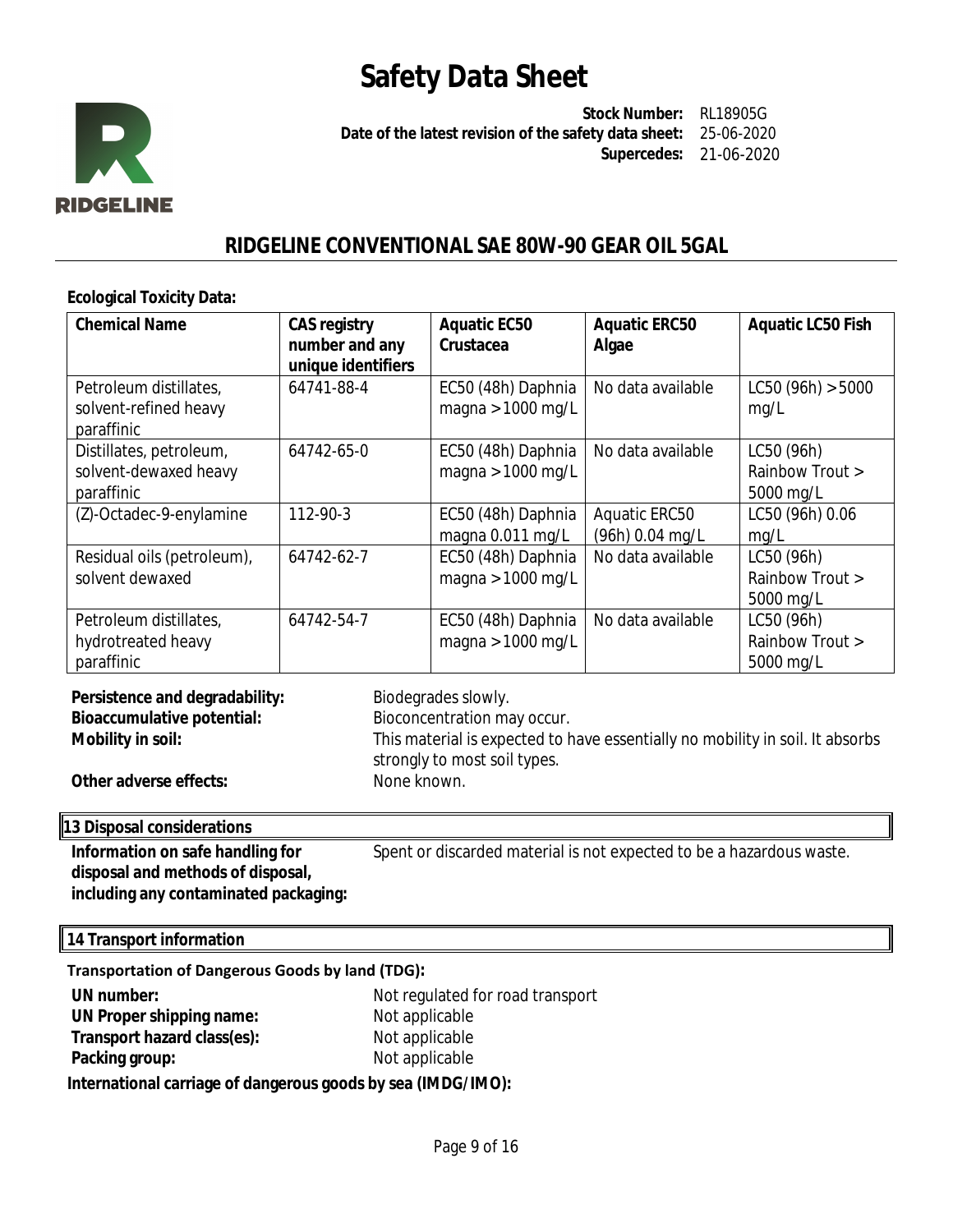

**Stock Number:** RL18905G **Date of the latest revision of the safety data sheet:** 25-06-2020 **Supercedes:** 21-06-2020

## **RIDGELINE CONVENTIONAL SAE 80W-90 GEAR OIL 5GAL**

| UN number:<br>UN Proper shipping name:<br>Transport hazard class(es):<br>Packing group:                                                                                                                                                                                                                                                             | Not regulated by IMDG<br>Not applicable<br>Not applicable<br>Not applicable |
|-----------------------------------------------------------------------------------------------------------------------------------------------------------------------------------------------------------------------------------------------------------------------------------------------------------------------------------------------------|-----------------------------------------------------------------------------|
| International carriage of dangerous goods by air (IATA):<br>UN number:<br>UN Proper shipping name:<br>Transport hazard class(es):<br>Packing group:                                                                                                                                                                                                 | Not regulated by IATA<br>Not applicable<br>Not applicable<br>Not applicable |
| Environmental hazards according to the<br><b>International Maritime Dangerous</b><br><b>Goods Code and the United Nations</b><br><b>Model Regulations:</b>                                                                                                                                                                                          | Nο                                                                          |
| <b>Transport in bulk (according to Annex II</b><br>of the International Convention for the<br><b>Prevention of Pollution From Ships,</b><br>1973, as modified by the Protocol of<br>1978 (MARPOL 73/78) and the<br><b>International Code for the Construction</b><br>and Equipment of Ships carrying<br>Dangerous Chemicals in Bulk (IBC<br>Code)): | No data available                                                           |
| Special precautions in connection with<br>transport or conveyance either within<br>or outside the premises:                                                                                                                                                                                                                                         | No data available                                                           |

**15 Regulatory information**

**Safety, health and environmental regulations, made within or outside Canada, specific to the product in question: Canada - Domestic Substances List (DSL):**

| <b>Chemical Name</b>                    | <b>CAS No</b> |     |  |  |
|-----------------------------------------|---------------|-----|--|--|
| Petroleum distillates, hydrotreated     | 64742-54-7    | Yes |  |  |
| heavy paraffinic                        |               |     |  |  |
| Residual oils (petroleum), solvent      | 64742-62-7    | Yes |  |  |
| dewaxed                                 |               |     |  |  |
| Distillates, petroleum, solvent-dewaxed | 64742-65-0    | Yes |  |  |
| heavy paraffinic                        |               |     |  |  |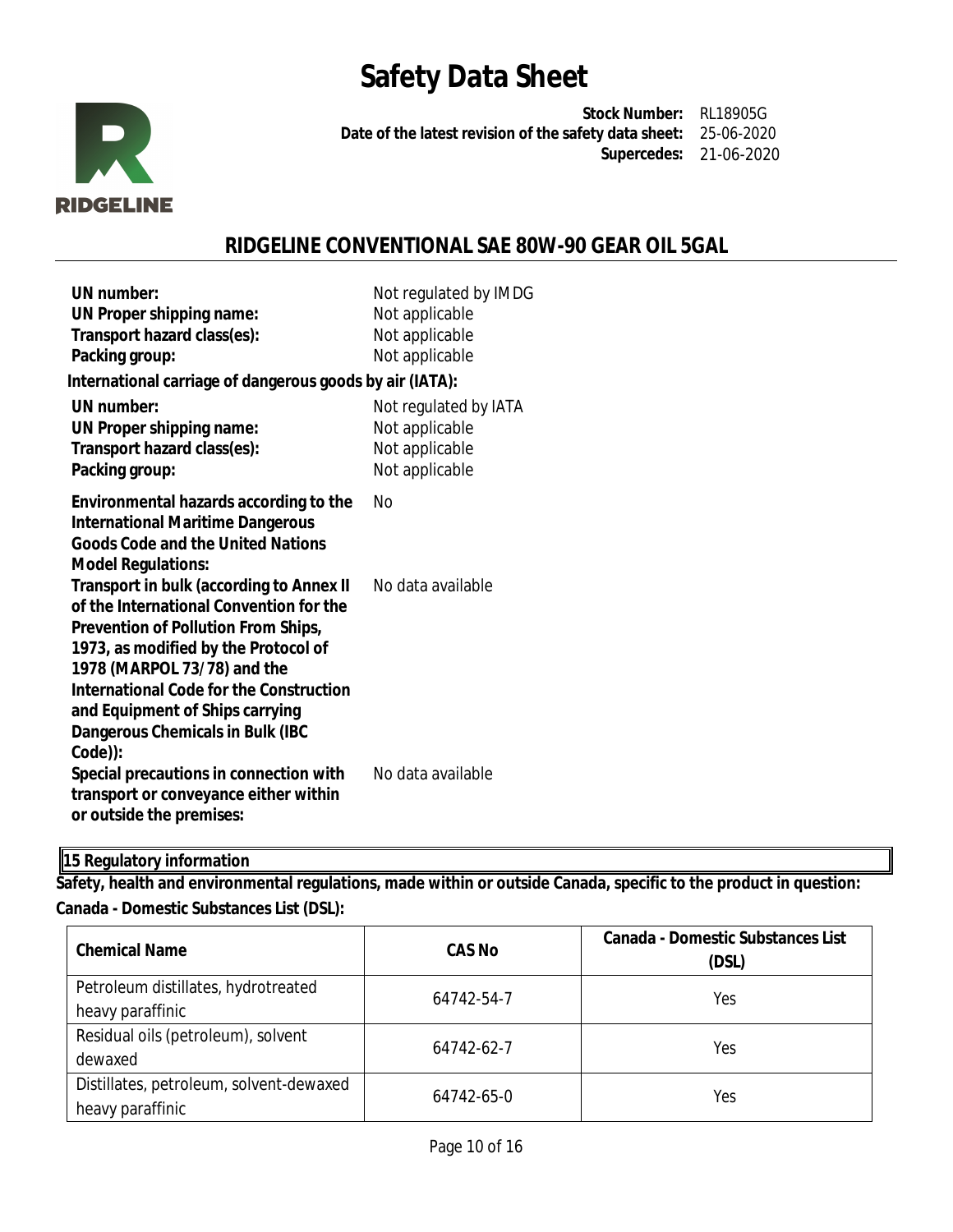

**Stock Number:** RL18905G **Date of the latest revision of the safety data sheet:** 25-06-2020 **Supercedes:** 21-06-2020

## **RIDGELINE CONVENTIONAL SAE 80W-90 GEAR OIL 5GAL**

| Petroleum distillates, solvent-refined | –88-∆<br>n4741 | YA⊆  |
|----------------------------------------|----------------|------|
| heavy paraffinic                       |                | ت ب⊺ |

### **Canada - Non-Domestic Substances List (NDSL):**

| <b>Chemical Name</b>                                        | <b>CAS No</b> | Canada - Non-Domestic Substances<br>List (NDSL) |
|-------------------------------------------------------------|---------------|-------------------------------------------------|
| Petroleum distillates, hydrotreated<br>heavy paraffinic     | 64742-54-7    | No                                              |
| Residual oils (petroleum), solvent<br>dewaxed               | 64742-62-7    | No                                              |
| Distillates, petroleum, solvent-dewaxed<br>heavy paraffinic | 64742-65-0    | No.                                             |
| Petroleum distillates, solvent-refined<br>heavy paraffinic  | 64741-88-4    | No                                              |

### **Canada - Controlled Drugs and Substances:**

| <b>Chemical Name</b>                                           | <b>CAS No</b> | Schedule I | <b>Schedule</b><br>Ш | <b>Schedule</b><br>Ш | <b>Schedule</b><br>IV | <b>Schedule</b><br>V | <b>Schedule</b><br>VII | <b>Schedule</b><br>VIII |
|----------------------------------------------------------------|---------------|------------|----------------------|----------------------|-----------------------|----------------------|------------------------|-------------------------|
| Petroleum distillates,<br>hydrotreated heavy<br>paraffinic     | 64742-54-7    | No         | No.                  | No.                  | No                    | No.                  | No.                    | No.                     |
| Residual oils (petroleum),<br>solvent dewaxed                  | 64742-62-7    | No.        | No                   | No                   | No                    | No.                  | No.                    | No.                     |
| Distillates, petroleum,<br>solvent-dewaxed heavy<br>paraffinic | 64742-65-0    | No.        | <b>No</b>            | No                   | No                    | <b>No</b>            | No.                    | No                      |
| Petroleum distillates,<br>solvent-refined heavy<br>paraffinic  | 64741-88-4    | No.        | <b>No</b>            | No                   | No                    | <b>No</b>            | No.                    | No.                     |

| <b>Chemical Name</b>   | <b>CAS No</b> | Class A<br><b>Precursors</b> | Class B<br><b>Precursors</b> | <b>Exempt</b><br><b>Precursors</b> | Class <sub>1</sub><br><b>Targeted</b><br><b>Substances</b> | Class 2<br>Targeted<br><b>Substances</b> |
|------------------------|---------------|------------------------------|------------------------------|------------------------------------|------------------------------------------------------------|------------------------------------------|
| Petroleum distillates, |               |                              |                              |                                    |                                                            |                                          |
| hydrotreated heavy     | 64742-54-7    | No                           | No                           | No                                 | No                                                         | <b>No</b>                                |
| paraffinic             |               |                              |                              |                                    |                                                            |                                          |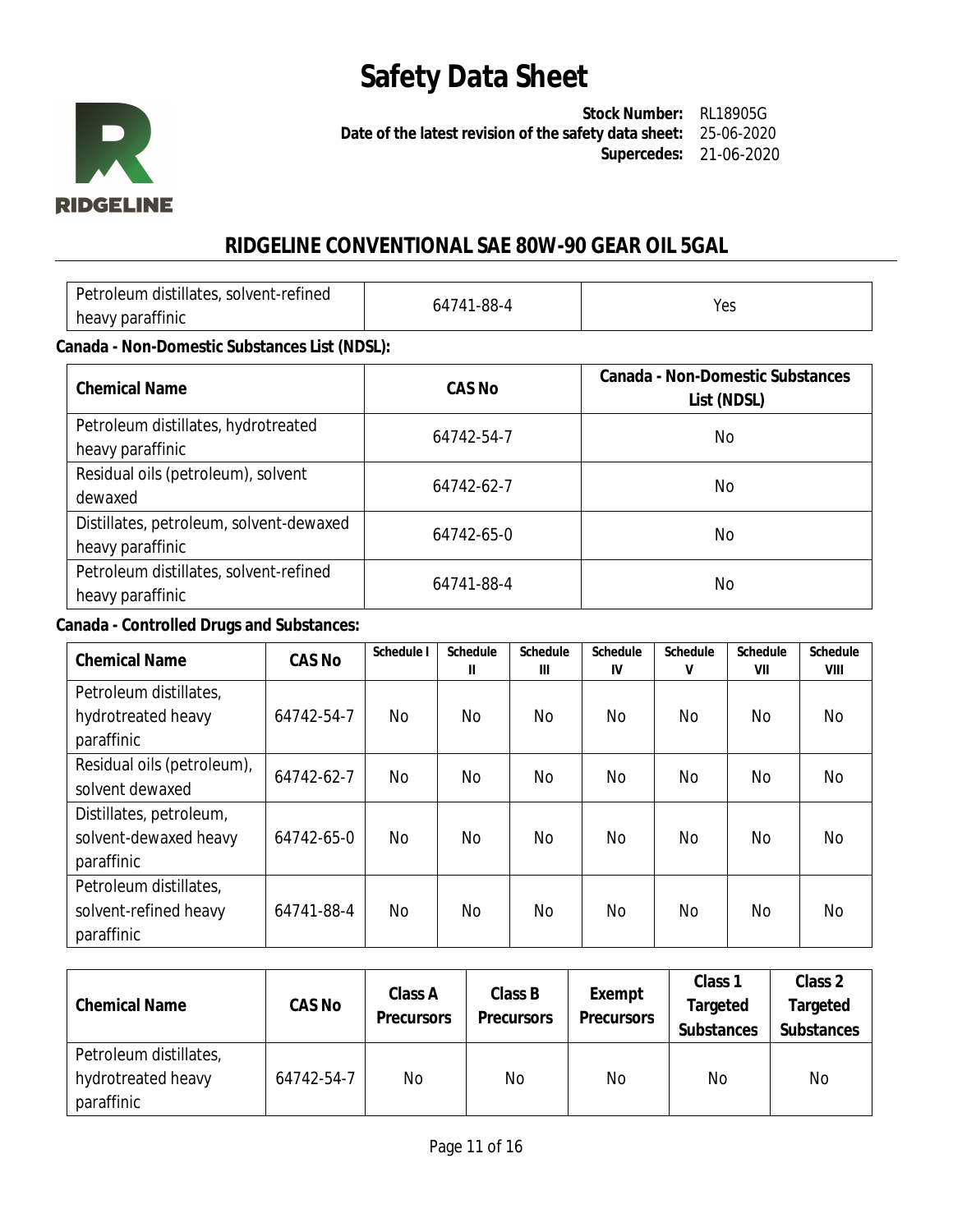

**Stock Number:** RL18905G **Date of the latest revision of the safety data sheet:** 25-06-2020 **Supercedes:** 21-06-2020

## **RIDGELINE CONVENTIONAL SAE 80W-90 GEAR OIL 5GAL**

| Residual oils (petroleum), | 64742-62-7 | No. | No | No | No | No. |
|----------------------------|------------|-----|----|----|----|-----|
| solvent dewaxed            |            |     |    |    |    |     |
| Distillates, petroleum,    |            |     |    |    |    |     |
| solvent-dewaxed heavy      | 64742-65-0 | No. | No | No | No | No  |
| paraffinic                 |            |     |    |    |    |     |
| Petroleum distillates,     |            |     |    |    |    |     |
| solvent-refined heavy      | 64741-88-4 | No. | No | No | No | No  |
| paraffinic                 |            |     |    |    |    |     |

**Canada - CEPA - Schedule III Export Control List:**

| <b>Chemical Name</b>                                           | <b>CAS No</b> | Part 1<br><b>Prohibited</b><br><b>Substances</b> | Part 2<br><b>Substances</b><br>Subject to<br><b>Notification or</b><br>Consent | Part 3<br><b>Restricted</b><br><b>Substances</b> | <b>Export Control</b><br>List |
|----------------------------------------------------------------|---------------|--------------------------------------------------|--------------------------------------------------------------------------------|--------------------------------------------------|-------------------------------|
| Petroleum distillates,                                         |               |                                                  |                                                                                |                                                  |                               |
| hydrotreated heavy<br>paraffinic                               | 64742-54-7    | No.                                              | No.                                                                            | No                                               | No.                           |
| Residual oils (petroleum),<br>solvent dewaxed                  | 64742-62-7    | <b>No</b>                                        | No                                                                             | <b>No</b>                                        | No                            |
| Distillates, petroleum,<br>solvent-dewaxed heavy<br>paraffinic | 64742-65-0    | <b>No</b>                                        | No.                                                                            | <b>No</b>                                        | <b>No</b>                     |
| Petroleum distillates,<br>solvent-refined heavy<br>paraffinic  | 64741-88-4    | <b>No</b>                                        | No.                                                                            | <b>No</b>                                        | <b>No</b>                     |

**Canada CEPA - 2015 Greenhouse Gases (GHG) Subject to Mandatory Reporting:**

| <b>Chemical Name</b>                                    | <b>CAS No</b> | Canada CEPA - 2015 Greenhouse<br><b>Gases (GHG) Subject to Mandatory</b><br>Reporting |
|---------------------------------------------------------|---------------|---------------------------------------------------------------------------------------|
| Petroleum distillates, hydrotreated<br>heavy paraffinic | 64742-54-7    | No                                                                                    |
| Residual oils (petroleum), solvent<br>dewaxed           | 64742-62-7    | No.                                                                                   |
| Distillates, petroleum, solvent-                        | 64742-65-0    | No                                                                                    |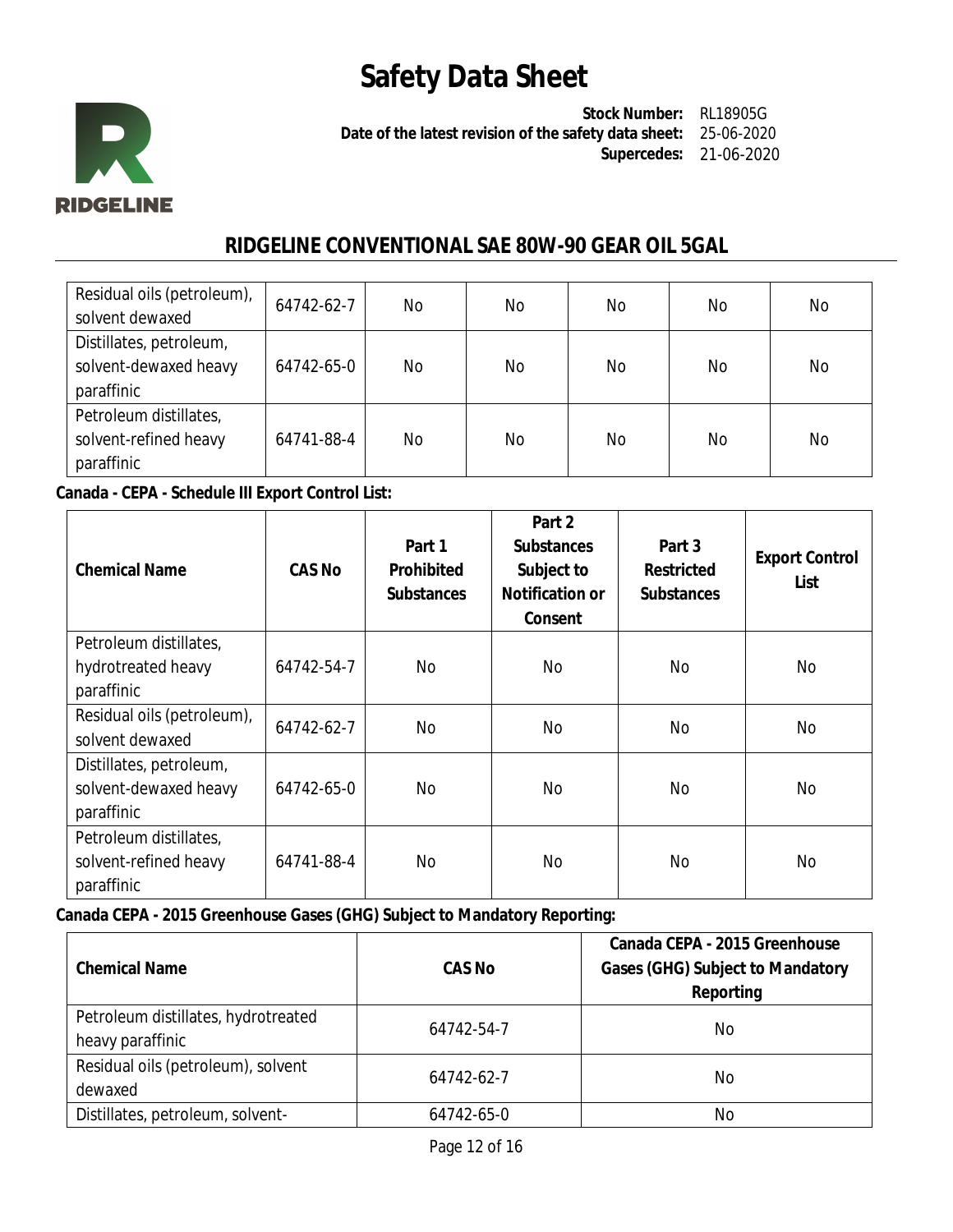

**Stock Number:** RL18905G **Date of the latest revision of the safety data sheet:** 25-06-2020 **Supercedes:** 21-06-2020

## **RIDGELINE CONVENTIONAL SAE 80W-90 GEAR OIL 5GAL**

| dewaxed heavy paraffinic               |            |    |
|----------------------------------------|------------|----|
| Petroleum distillates, solvent-refined | 64741-88-4 | Nс |
| heavy paraffinic                       |            |    |

### **Canada - Narcotic Control Regulations (C.R.C., c. 1041):**

| <b>Chemical Name</b>                                         | <b>CAS No</b> | <b>Canada - Narcotic Control Regulations</b><br>(C.R.C., c. 1041) |
|--------------------------------------------------------------|---------------|-------------------------------------------------------------------|
| Petroleum distillates, hydrotreated<br>heavy paraffinic      | 64742-54-7    | No.                                                               |
| Residual oils (petroleum), solvent<br>dewaxed                | 64742-62-7    | No                                                                |
| Distillates, petroleum, solvent-<br>dewaxed heavy paraffinic | 64742-65-0    | No                                                                |
| Petroleum distillates, solvent-refined<br>heavy paraffinic   | 64741-88-4    | No                                                                |

### **Canada - Ontario - Toxics Reduction - List of Priority Toxics:**

| <b>Chemical Name</b>                                         | <b>CAS No</b> | Canada - Ontario - Toxics Reduction -<br><b>List of Priority Toxics</b> |
|--------------------------------------------------------------|---------------|-------------------------------------------------------------------------|
| Petroleum distillates, hydrotreated<br>heavy paraffinic      | 64742-54-7    | No.                                                                     |
| Residual oils (petroleum), solvent<br>dewaxed                | 64742-62-7    | No.                                                                     |
| Distillates, petroleum, solvent-<br>dewaxed heavy paraffinic | 64742-65-0    | No.                                                                     |
| Petroleum distillates, solvent-refined<br>heavy paraffinic   | 64741-88-4    | No                                                                      |

### **Stockholm Convention on Persistent Organic Pollutants:**

| <b>Chemical Name</b>                | CAS No     | <b>Stockholm Convention on Persistent</b><br><b>Organic Pollutants</b> |
|-------------------------------------|------------|------------------------------------------------------------------------|
| Petroleum distillates, hydrotreated | 64742-54-7 | No                                                                     |
| heavy paraffinic                    |            |                                                                        |
| Residual oils (petroleum), solvent  | 64742-62-7 | No.                                                                    |
| dewaxed                             |            |                                                                        |
| Distillates, petroleum, solvent-    | 64742-65-0 | No                                                                     |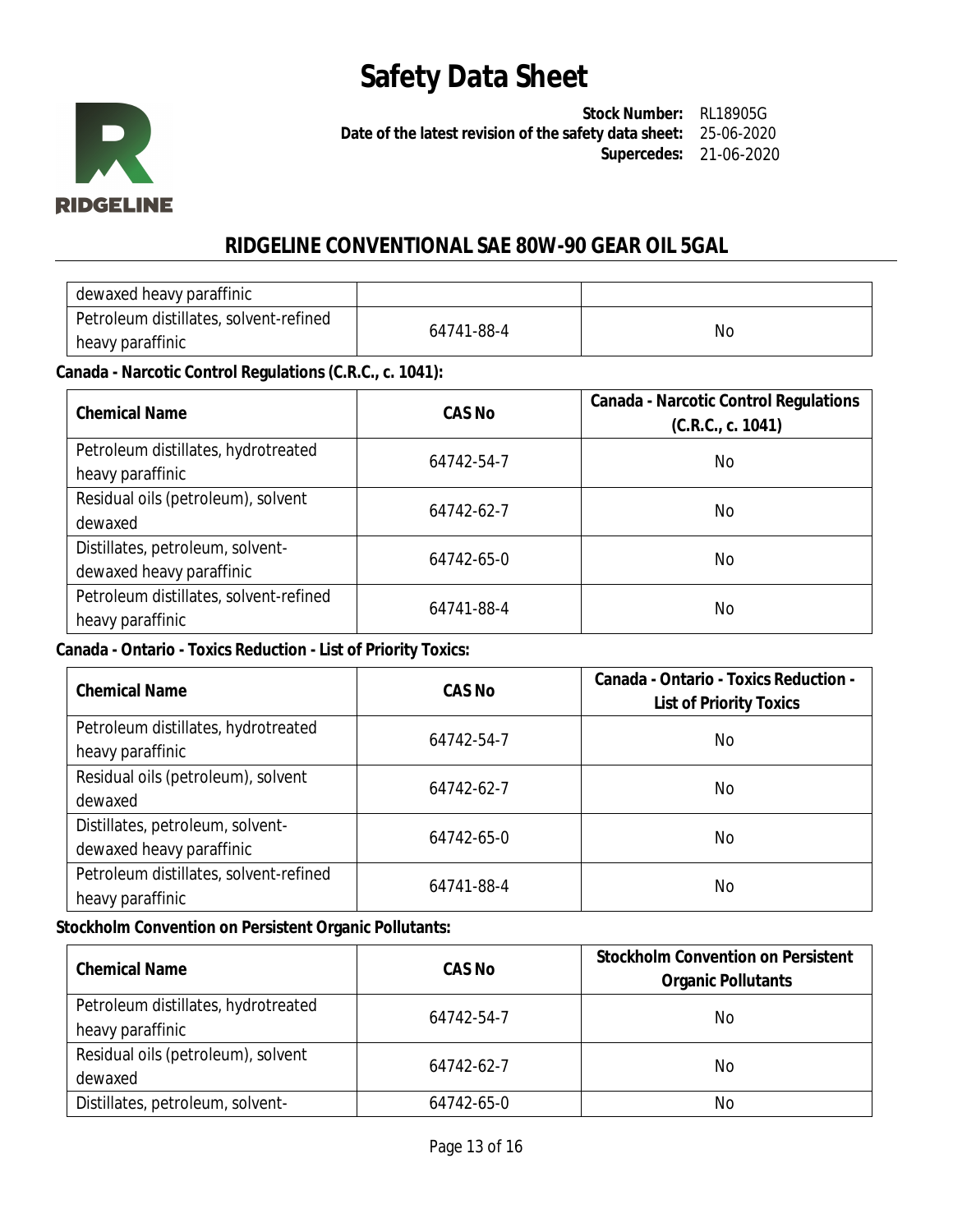

**Stock Number:** RL18905G **Date of the latest revision of the safety data sheet:** 25-06-2020 **Supercedes:** 21-06-2020

## **RIDGELINE CONVENTIONAL SAE 80W-90 GEAR OIL 5GAL**

| dewaxed heavy paraffinic               |            |           |
|----------------------------------------|------------|-----------|
| Petroleum distillates, solvent-refined | 64741-88-4 | <b>No</b> |
| ' heavy paraffinic                     |            |           |

**Rotterdam Convention on the Prior Informed Consent Procedure for Certain Hazardous Chemicals and Pesticides in International Trade:**

| <b>Chemical Name</b>                                         | <b>CAS No</b> | <b>Rotterdam Convention on the Prior</b><br>Informed Consent Procedure for<br><b>Certain Hazardous Chemicals and</b><br>Pesticides in International Trade. |
|--------------------------------------------------------------|---------------|------------------------------------------------------------------------------------------------------------------------------------------------------------|
| Petroleum distillates, hydrotreated<br>heavy paraffinic      | 64742-54-7    | No.                                                                                                                                                        |
| Residual oils (petroleum), solvent<br>dewaxed                | 64742-62-7    | No.                                                                                                                                                        |
| Distillates, petroleum, solvent-<br>dewaxed heavy paraffinic | 64742-65-0    | No.                                                                                                                                                        |
| Petroleum distillates, solvent-refined<br>heavy paraffinic   | 64741-88-4    | No.                                                                                                                                                        |

### **(United Nations) - Kyoto Protocol - Convention on Climate Change - Greenhouse Gases (GHGs):**

| <b>Chemical Name</b>                   | CAS No     | (United Nations) - Kyoto Protocol -<br><b>Convention on Climate Change -</b><br><b>Greenhouse Gases (GHGs)</b> |
|----------------------------------------|------------|----------------------------------------------------------------------------------------------------------------|
| Petroleum distillates, hydrotreated    | 64742-54-7 | No.                                                                                                            |
| heavy paraffinic                       |            |                                                                                                                |
| Residual oils (petroleum), solvent     | 64742-62-7 | No.                                                                                                            |
| dewaxed                                |            |                                                                                                                |
| Distillates, petroleum, solvent-       | 64742-65-0 | No.                                                                                                            |
| dewaxed heavy paraffinic               |            |                                                                                                                |
| Petroleum distillates, solvent-refined | 64741-88-4 | No                                                                                                             |
| heavy paraffinic                       |            |                                                                                                                |

#### **Montreal Protocol on Substances that Deplete the Ozone Layer:**

| <b>Chemical Name</b>                | <b>CAS No</b> | Montreal Protocol on Substances that<br>Deplete the Ozone Layer |
|-------------------------------------|---------------|-----------------------------------------------------------------|
| Petroleum distillates, hydrotreated | 64742-54-7    | Νo                                                              |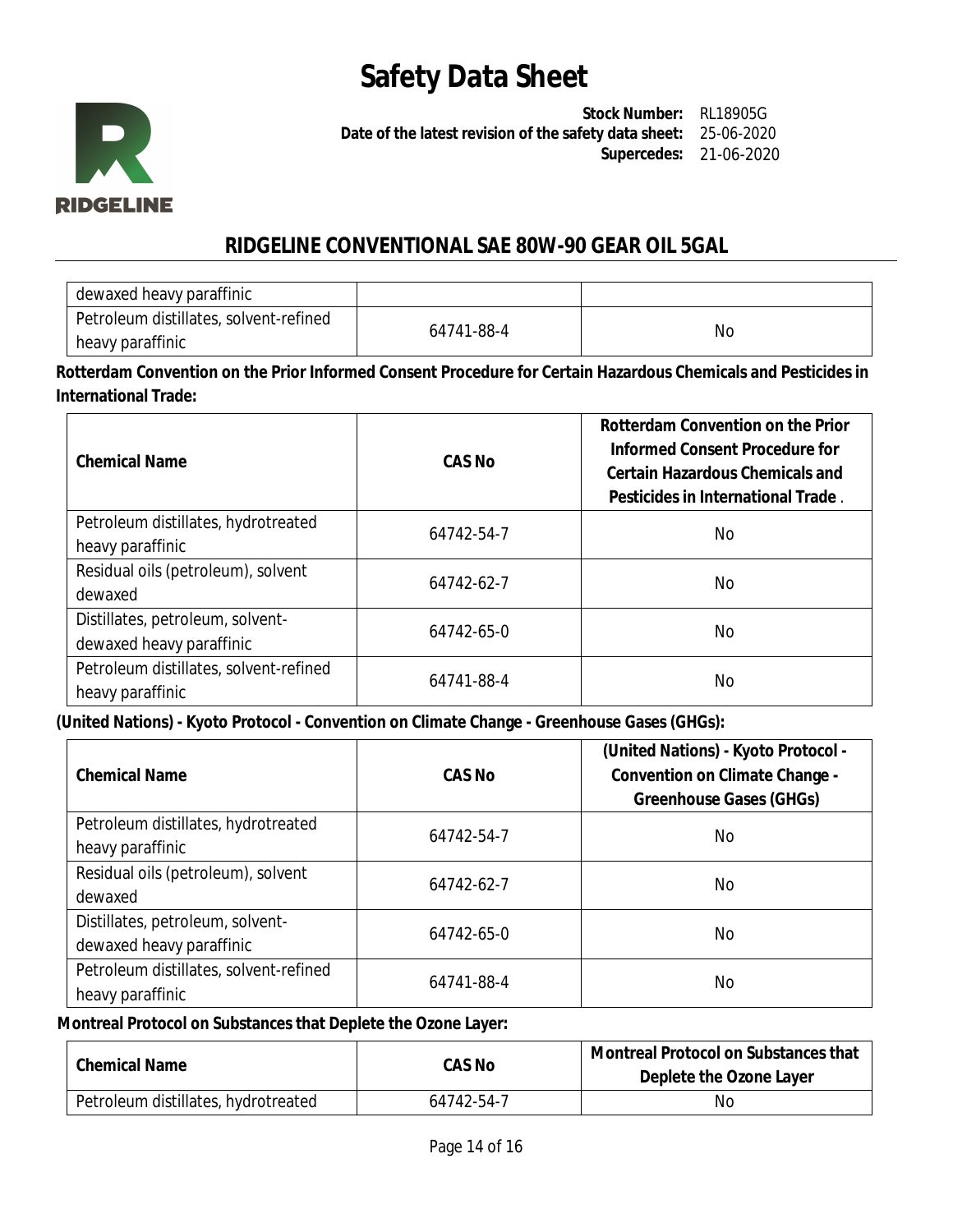

**Stock Number:** RL18905G **Date of the latest revision of the safety data sheet:** 25-06-2020 **Supercedes:** 21-06-2020

## **RIDGELINE CONVENTIONAL SAE 80W-90 GEAR OIL 5GAL**

| heavy paraffinic                       |            |    |
|----------------------------------------|------------|----|
| Residual oils (petroleum), solvent     | 64742-62-7 | No |
| dewaxed                                |            |    |
| Distillates, petroleum, solvent-       | 64742-65-0 | No |
| dewaxed heavy paraffinic               |            |    |
| Petroleum distillates, solvent-refined |            |    |
| heavy paraffinic                       | 64741-88-4 | No |

**Basel Convention on the Control of Transboundary Movements of Hazardous Wastes and their Disposal.:**

| <b>Chemical Name</b>                                         | CAS No     | <b>Basel Convention on the Control of</b><br><b>Transboundary Movements of</b><br>Hazardous Wastes and their Disposal. |
|--------------------------------------------------------------|------------|------------------------------------------------------------------------------------------------------------------------|
| Petroleum distillates, hydrotreated<br>heavy paraffinic      | 64742-54-7 | No                                                                                                                     |
| Residual oils (petroleum), solvent<br>dewaxed                | 64742-62-7 | No.                                                                                                                    |
| Distillates, petroleum, solvent-<br>dewaxed heavy paraffinic | 64742-65-0 | No                                                                                                                     |
| Petroleum distillates, solvent-refined<br>heavy paraffinic   | 64741-88-4 | No                                                                                                                     |

| 16 Other information                      |                                                                                                                                                                                                                                                                                                                                                                                                                                                                                                                                                                                                           |
|-------------------------------------------|-----------------------------------------------------------------------------------------------------------------------------------------------------------------------------------------------------------------------------------------------------------------------------------------------------------------------------------------------------------------------------------------------------------------------------------------------------------------------------------------------------------------------------------------------------------------------------------------------------------|
| Date of the latest revision of the safety | 25-06-2020                                                                                                                                                                                                                                                                                                                                                                                                                                                                                                                                                                                                |
| data sheet:                               |                                                                                                                                                                                                                                                                                                                                                                                                                                                                                                                                                                                                           |
| <b>Revision Number:</b>                   | 11                                                                                                                                                                                                                                                                                                                                                                                                                                                                                                                                                                                                        |
| <b>Reason for revision:</b>               | Activated by Document Formulation Generation                                                                                                                                                                                                                                                                                                                                                                                                                                                                                                                                                              |
| Disclaimer:                               | This safety data sheet and the information it contains is offered to you in<br>good faith as accurate. We have reviewed any information contained in<br>the data sheet which we have received from outside sources and we<br>believe the information to be correct, but cannot quarantee its accuracy<br>or completeness. Health and safety precautions in this data sheet may<br>not be adequate for all individuals and/or situations. It is the user's<br>obligation to evaluate and use this product in a safe manner and to<br>comply with all applicable laws and regulations. No statement made in |
|                                           | this data sheet shall be construed as permission or recommendation for<br>the use of any product in a manner that might infringe existing patents.                                                                                                                                                                                                                                                                                                                                                                                                                                                        |

No warranty is made, either expressed or implied.